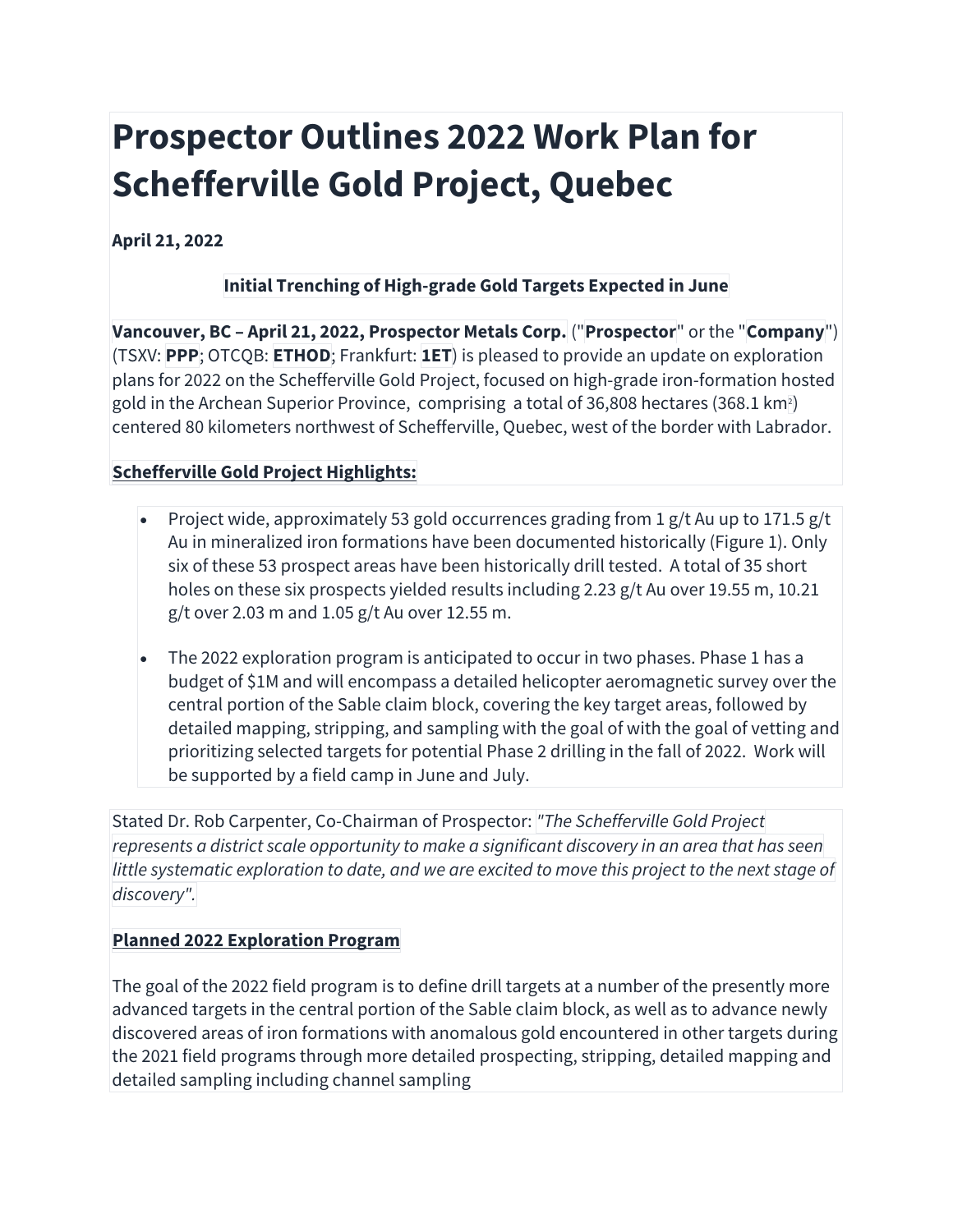- Initial magnetic susceptibility measurements on a suite of pulps from analyzed rock samples from the 2021 field programs has indicated a good correlation of areas of magnetic iron formation with elevated gold concentrations. Therefore, all witness rock samples and pulps from analyzed rock samples collected during the 2021 field programs will be measured for magnetic susceptibility and analyzed for major and trace elements by portable XRF. Results of these measurements and analyses will provide a template for guiding more tightly focused rock sampling in the field in real time during the planned June – July 2022 Summer field program, which will be critical given the vast scale of the Project area.
- A detailed helicopter aeromagnetic survey (25m line spacings and nominal 15m terrane clearance height) is planned for Spring 2022 for the central portion of the Sable claim block, covering the Arsene, Beluga, and Baleine targets at the western extent of the planned survey, the Wolf & South Hills targets in the central portion, and the Rusty Aces, Rover Valley & Disco target areas at the eastern extent of the planned survey. This survey will provide the degree of precision necessary to better define the location and extent of iron formations for focusing stripping.
- A field camp is planned for the Summer program in the central Sable Block area to facilitate:
	- Final detailed mapping at the Arsene Target in preparation for defining drilling targets for Fall 2022
	- Stripping, detailed geological mapping and rock grab and saw-cut channel sampling at the Beluga, Baleine Rouge and Wolf targets to define drill targets for Fall 2022.
	- Detailed work at the South Hills, Rusty Acres, Rover Valley and Disco targets comprising initial detailed follow-up of magnetic anomalies, stripping, detailed geological mapping of iron formation and rock grab and channel sampling, with the goal of vetting and prioritizing selected targets for Fall 2022 drilling.
- Summer 2022 fieldwork is planned to begin in the first week of June and continue through late July.

#### **Schefferville Gold Project Overview**

The Schefferville Gold Project is centered on a structural corridor characterized by faulted and sheared iron formation stratigraphy extending for approximately 60 km on the Sable block, and 10 km on the Hamard block. The project was acquired through staking (see Company's news release dated August 20, 2020) and three subsequent acquisition transactions (see news releases dated September 4, 2020; and October 15, 2020; and this release).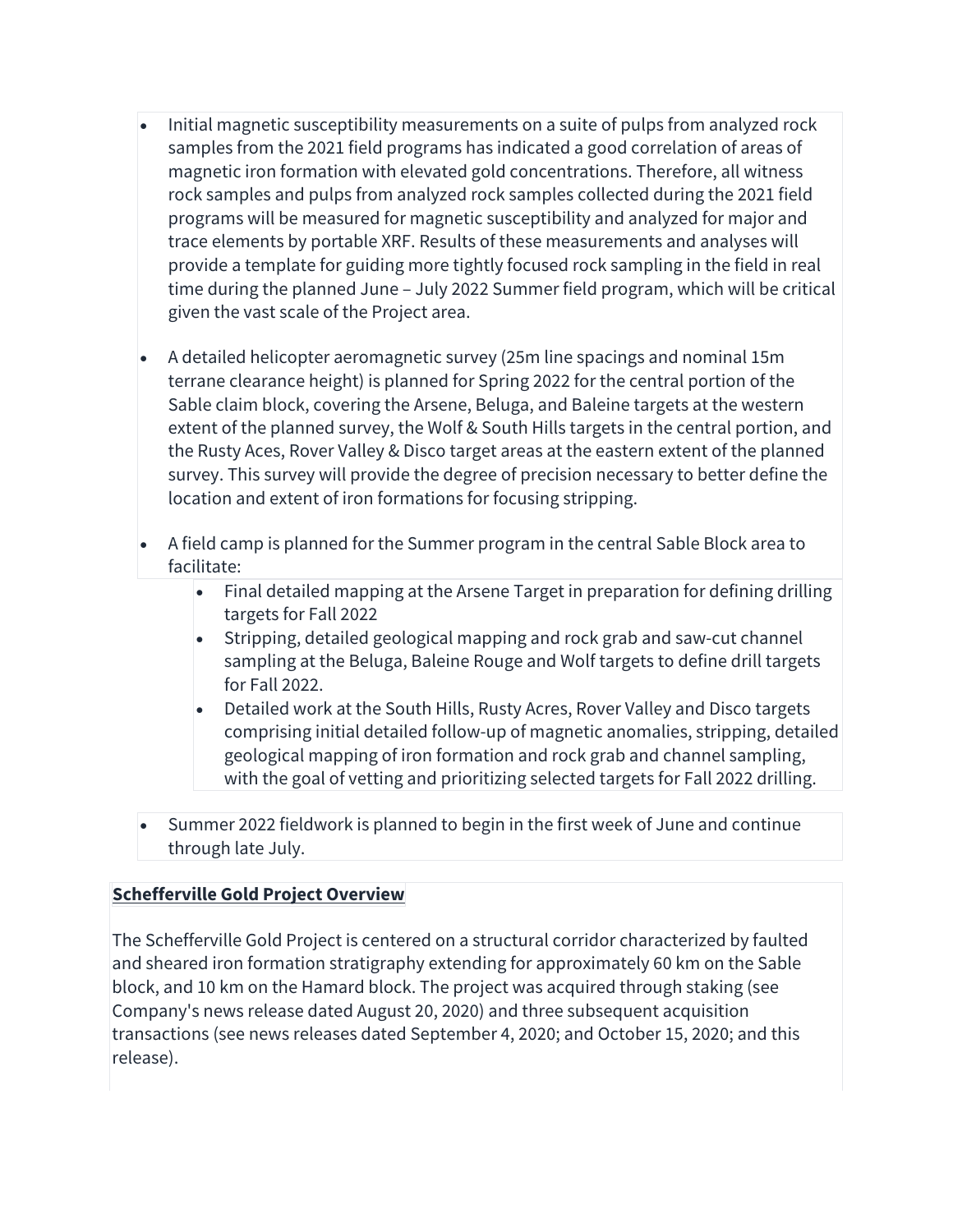The Sable and Hamard claims cover extensive areas of the Lilois Complex, a 2.7 billion-yearold rock unit characterized by the presence of numerous iron formations, many of which locally host gold mineralization. Sable and Hamard occur within a 20 km wide (east-west) by 70 km long (north-south) corridor along the Quebec – Labrador border. In 1985, a Quebec Ministry field team discovered the Lac du Canoe gold occurrence with sample results up to 18.9 g/t Au. Between 1986 and 1997, follow up work by the Quebec Ministry and several companies resulted in the discovery of approximately 40 gold occurrences grading from 1 g/t Au to up to 40 g/t Au in mineralized iron formations with 3-20% pyrrhotite and up to 10% arsenopyrite. Subsequent drilling yielded intervals including 18.1 g/t Au over 0.7m, 5.83 g/t Au over 3.1m, and 1.05 g/t over 12.55m (Quebec Assessment Reports GM45903 & GM66613).

The primary exploration target is sulphidized iron formation, which occurs where the iron formations are cut by late, steep fault and shear structures that were pathways for hydrothermal fluids during deformation and metamorphism. This resulted in suphidization of the iron formations, with attendant gold and arsenopyrite mineralization, along and adjacent to these structures. Additionally, significant mineralization may extend into the bounding paragneisses, and also may be controlled by structures adjacent to contacts of paragneiss and iron formation with various intrusive bodies.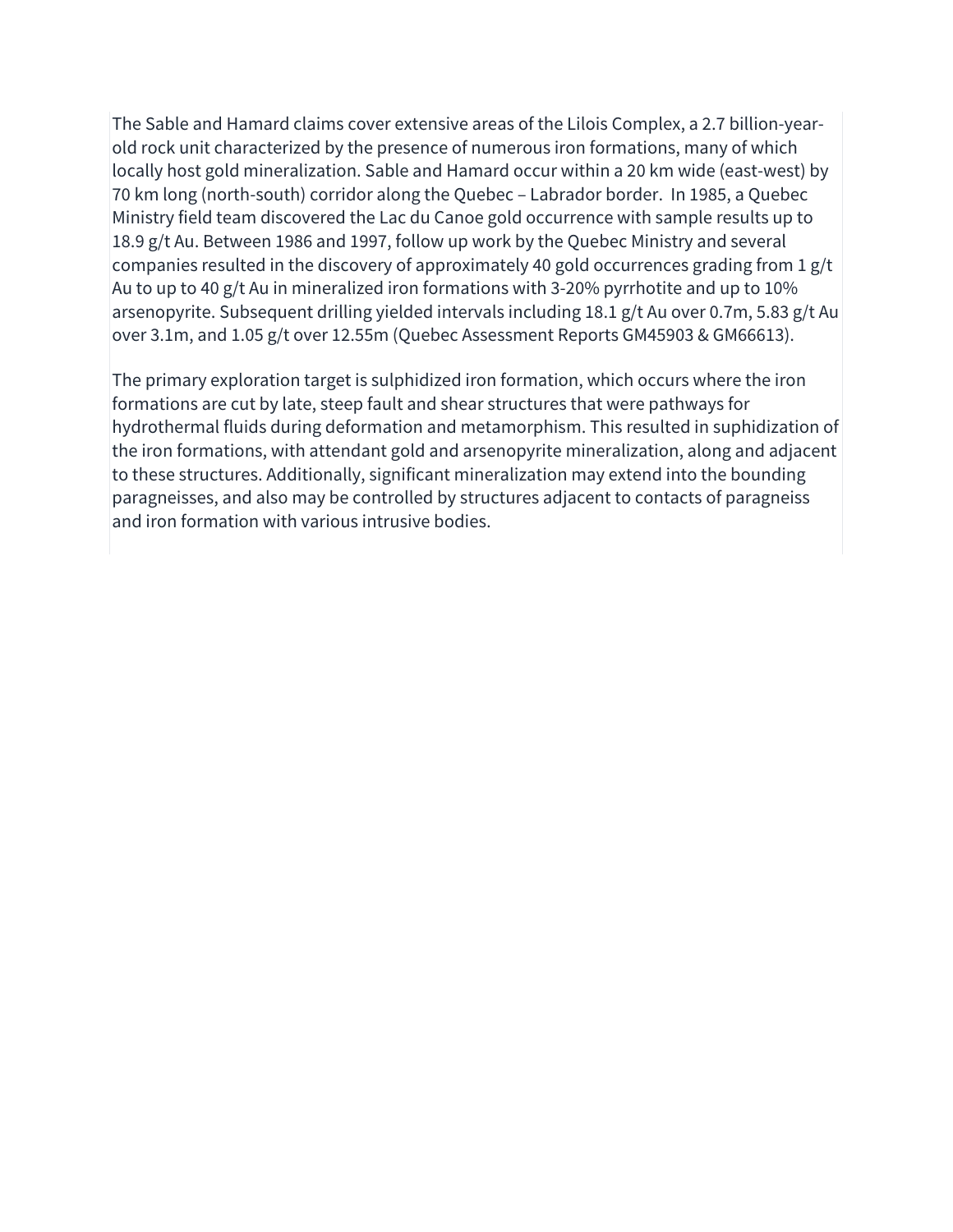

#### **Figure 1. Prospects on the Sable Block; Magnetics and Geology within the Schefferville Project**

<sup>1</sup> Historical assay values have not been independently verified by the Company and a potential investor should not place undue reliance on historical results when making an investment decision, nor should they be used as the sole criterion for making investment decisions. There is no assurance that the Company can reproduce such results or that the historical results described therein will be realized. <sup>2</sup> "Best surface samples" are grab / select samples and not necessarily representative of mineralization hosted on the property.

# **QA/QC Procedures**

All samples were sent to ALS Canada Ltd. (ALS) in Val d'Or, Qc for preparation and analysis. ALS meets all requirements of International Standards ISO/IEC 17025:2005 and ISO 9001:2015 for analytical procedures. Samples were analyzed using ALS's Fire Assay and AAS, 30g method (Au-AA-25) and by a 48-element four acid digest ICP-MS analysis (ME-ICP61). In addition to ALS Laboratory quality assurance / quality control (QA/QC) protocols, Prospector implements an internal QA/QC program that includes the insertion of sample blanks, duplicates and standards into the sample stream.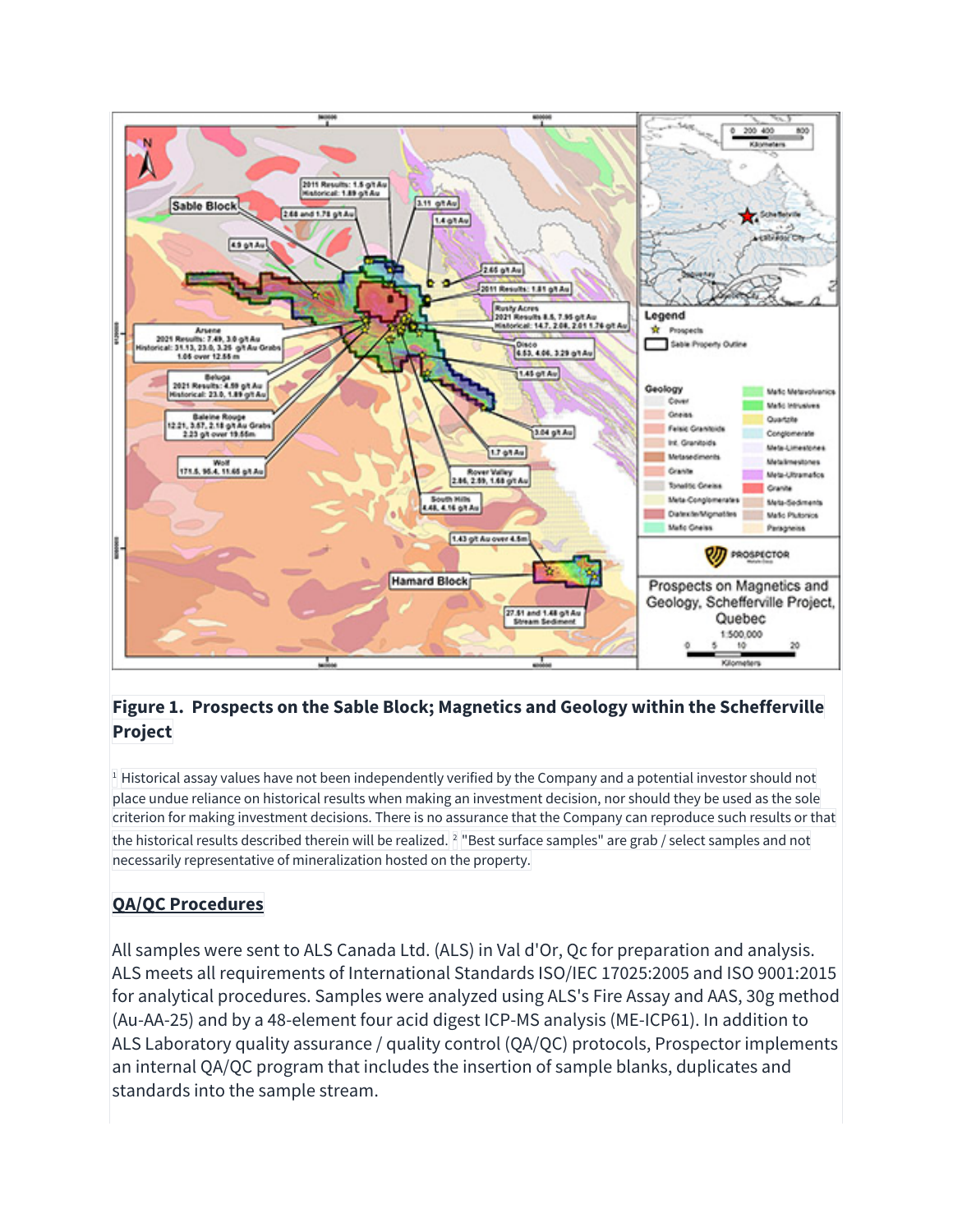#### **Qualified Person**

The technical content disclosed in this press release was reviewed and approved by Jo Price, P.Geo., M.Sc., MBA, VP Exploration of Prospector, and Réjean Girard, P. Geo., Project Lead at IOS Services Géoscientifiques Inc., Qualified Persons as defined under National Instrument NI 43-101 ("NI 43-101").

#### **Granting of Options**

Prospector announces the grant of a total of 1,000,000 incentive stock options to directors, officers, and consultants of the Company, subject to TSX Venture Exchange acceptance. Each option is exercisable to purchase one common share of the Company for five years at a price of C\$0.62 per common share in accordance with the terms of the Company's stock option plan.

#### **About Prospector Metals Corp.**

Prospector Metals Corp. is a Discovery Group Company with a business model focussed on district scale, early-stage exploration of gold and base metal prospects and create shareholder value through new discoveries. The Company's focus is to identify underexplored or overlooked mineral districts which display important structural and mineralogical similarities with well-endowed mining camps. The majority of the projects acquired by Prospector occur in Ontario, Canada, which is a tier-1 mining jurisdiction with abundant overlooked geological regions with high mineral potential. Prospector engages proactively with local and Indigenous rightsholders and seeks to develop relationships and agreements that are mutually beneficial to all stakeholders.

On behalf of the Board of Directors, **Prospector Metals Corp**.

*Alex Heath, CFA* President & CEO

For further information about Prospector Metals Corp. or this news release, please visit our website at **prospectormetalscorp.com** or contact Dustin Zinger at 604-653-9464 or by email at dustinz@prospectormetalscorp.com.

Prospector Metals Corp. is a proud member of Discovery Group. For more information please visit: discoverygroup.ca

**Forward-Looking Statement Cautions:**